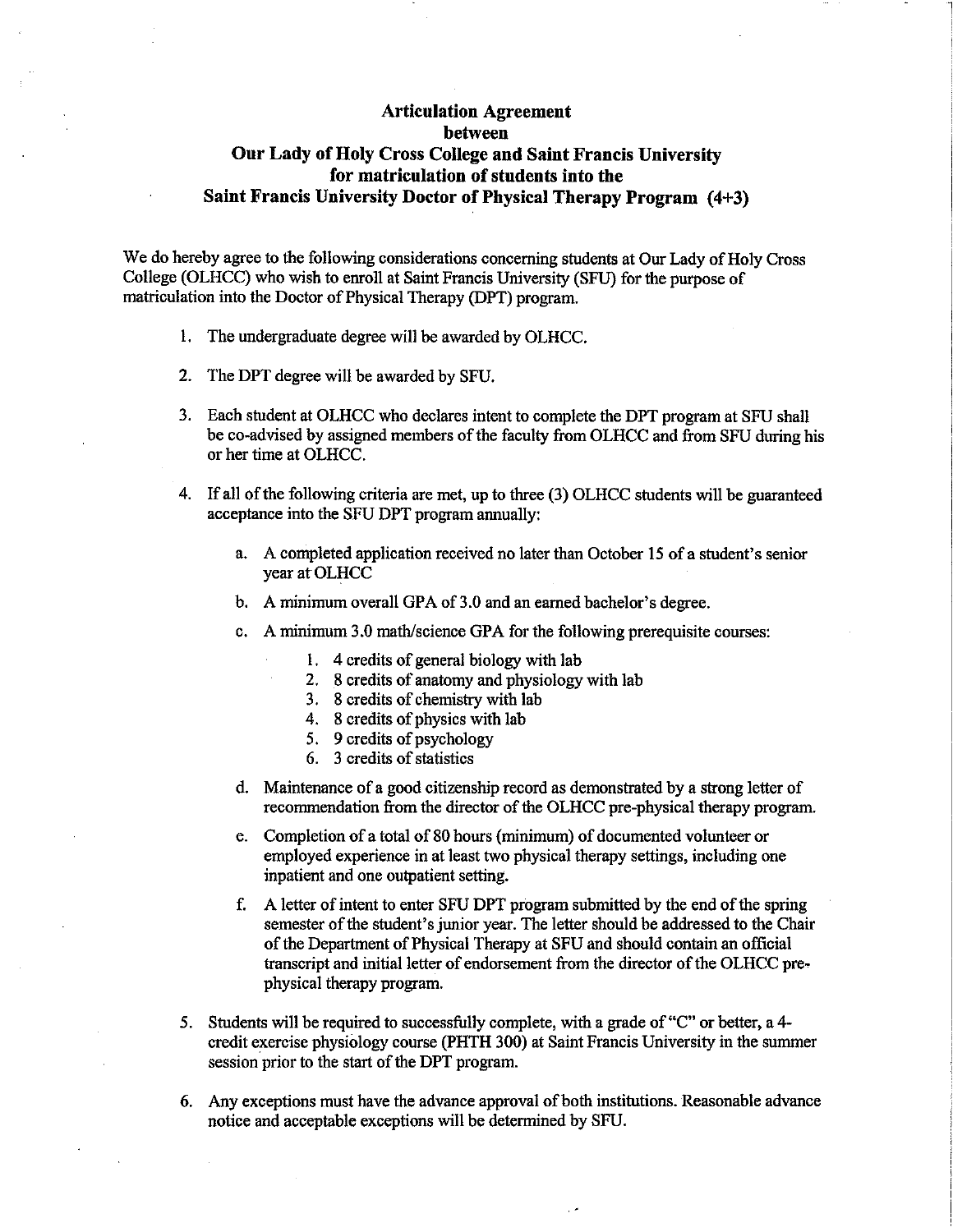- 7. Students whose credentials do not meet the requirements that assure them automatic admission to the DPT program may still apply. They will be considered in relation to other qualified candidates in the general applicant pool.
- 8. All advertising materials promoting this articulated program will be mutually agreed upon by representatives from both institutions prior to publication.
- 9. Each institution hereby agrees to notify the other in writing in the event of substantive changes in the courses and programs at their institution that may have an impact upon this Agreement.
- 10. OLHCC and SFU both agree to freely and widely encourage qualified students to participate in this cooperative undertaking by providing advisement, information, and other such assistance which will ease the transition of students to Physical Therapy studies while providing the appropriate and rigorous academic background to prepare students for such study. Every effort will be made by admissions personnel, transfer counselors, faculty and staff at OLHCC to maintain an accurate listing of students expressing written intent and pursuing course work in preparation for enrollment in the DPT program at SFU.
- 11. This Agreement is contingent upon OLHCC retaining accreditation by the Southern Association of Colleges and Schools. This Agreement is contingent on SFU retaining accreditation by the Middle States Commission on Higher Education and accreditation for its physical therapy program through the Commission on Accreditation in Physical Therapy Education.
- 12. This Agreement will be reviewed annually in May by both institutions or at any time that relevant program changes are to be made by either institution.
- 13. This Agreement shall remain in force from the date on which it is signed until such time as either institution elects to terminate it. If either institution desires to terminate the Agreement, it will be terminated on the first day of May following written notice of the intention to terminate provided such notice is given at least 90 days prior to the first day of May.
- 14. Termination of this Agreement by either institution will not unfavorably affect the ability of any OLHCC student to be admitted to the SFU DPT program if that student has submitted a letter of intent (see Section 4f above) in a timely manner prior to the termination of this Agreement. A maximum of three (3) students who have submitted a letter of intent prior to termination of this Agreement and subsequently comply with all conditions of Section 4 (see above) will be admitted to the SFU DPT program in the appropriate year notwithstanding the termination of this Agreement.
- 15. In the event of termination of this Agreement, no new students will be admitted to OLHCC expecting to benefit from the terms of the Agreement.